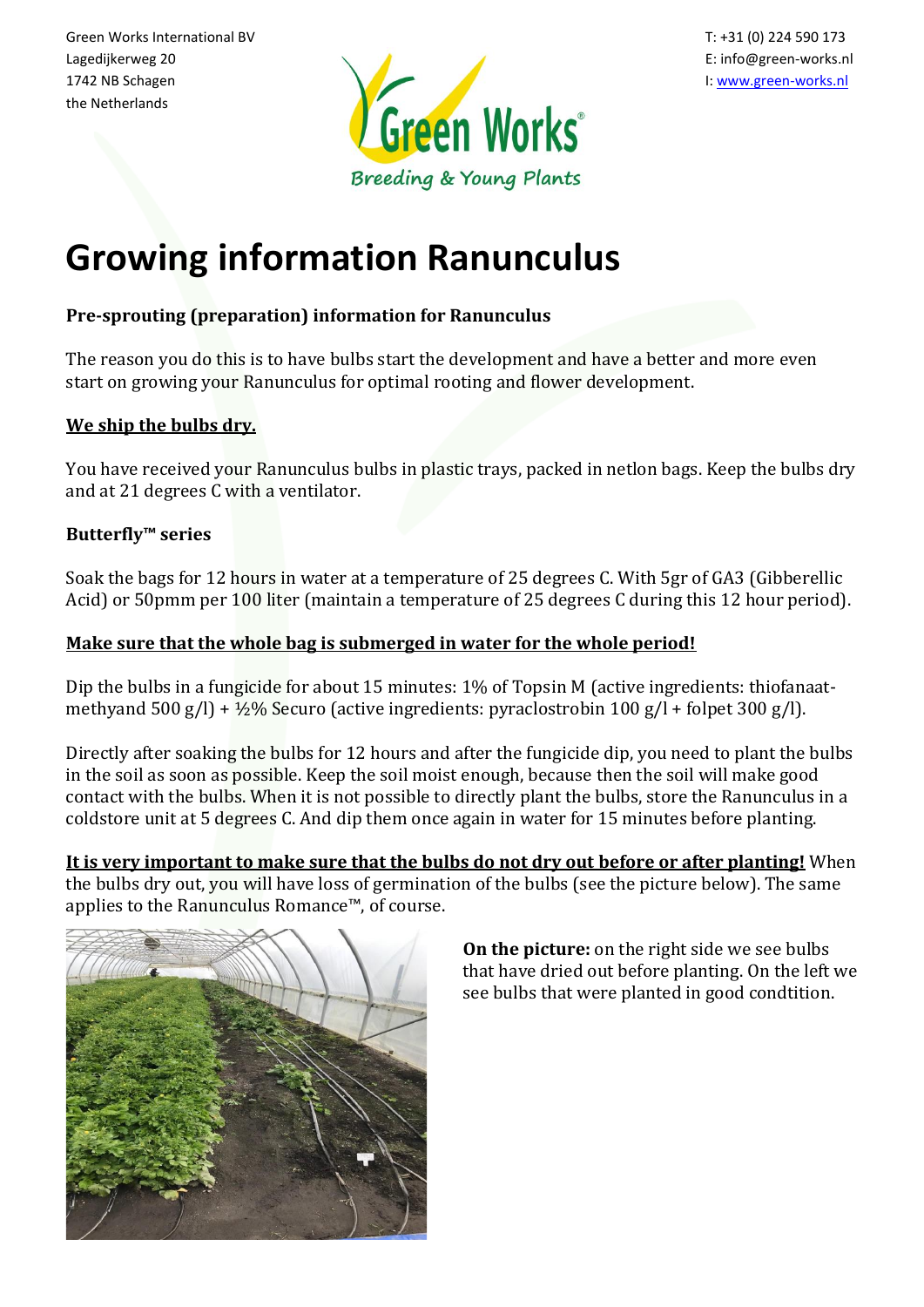

## **Romance™ series**

Soak the bags for 12 hours in water at a temperature of 25 degrees C. With 5gr of GA3 (Gibberellic Acid) or 50pmm per 100 liter (maintain a temperature of 25 degrees C during this 12 hour period).

## **Make sure that the whole bag is submerged in water for the whole period!**

Dip the bulbs in a fungicide for about 15 minutes: 1% of Topsin M (active ingredients: thiofanaatmethyand 500 g/l) + ½% Securo (active ingredients: pyraclostrobin 100 g/l + folpet 300 g/l).

Directly after soaking the bulbs for 12 hours and after the fungicide dip, you need to plant the bulbs in the soil as soon as possible. Keep the soil moist enough, because then the soil will make good contact with the bulbs. When it is not possible to directly plant the bulbs, store the Ranunculus in a coldstore unit at 5 degrees C. And dip them once again in water for 15 minutes before planting.

**It is very important to make sure that the bulbs do not dry out after planting!** When the bulbs dry out, you will have loss of germination of the bulbs.

**Plant the Ranunculus Romance™ bulbs in a soil with a temperature below the 12 degrees C. Because Ranunculus Romance™ bulbs do not perform well when the soil temperature is above 12 degrees C.**

#### **New planting:**

Take a soil sample (before you start preparing the soil and bulbs). Plant in a moist and well-drained soil, free from weeds.

Click **[here](https://www.green-works.nl/site/assets/files/10616/soilsample.pdf)** to see an example of a soil sample.

Fertilizing depends on a soil and water sample / analysis.

- PH:  $5.8 6.3$ ;
- EC: 1.3 to 1.5.

## **Ranunculus Butterfly™ series**

- Grow: there is no need to use nets; maybe use ropes at the sides to keep the leaves in
- Watering: overhead in the beginning and possibly later with drip hoses

#### **Ranunculus Romance™ series**

- Grow: Romance™ in 1 layer of nets
- Watering: overhead in the beginning and later you need to water only by drip hoses

#### **Start of the cultivation**

Until some years ago, only phosphate was known for a better root development. Now we know that the plants have a preferred order as it comes to the absorption of elements. In the first stage of growth they need **sulfur**, followed in order by **boron**, **silicon**, **calcium**, **nitrogen**, **magnesium** and last but not least **phosphorus**.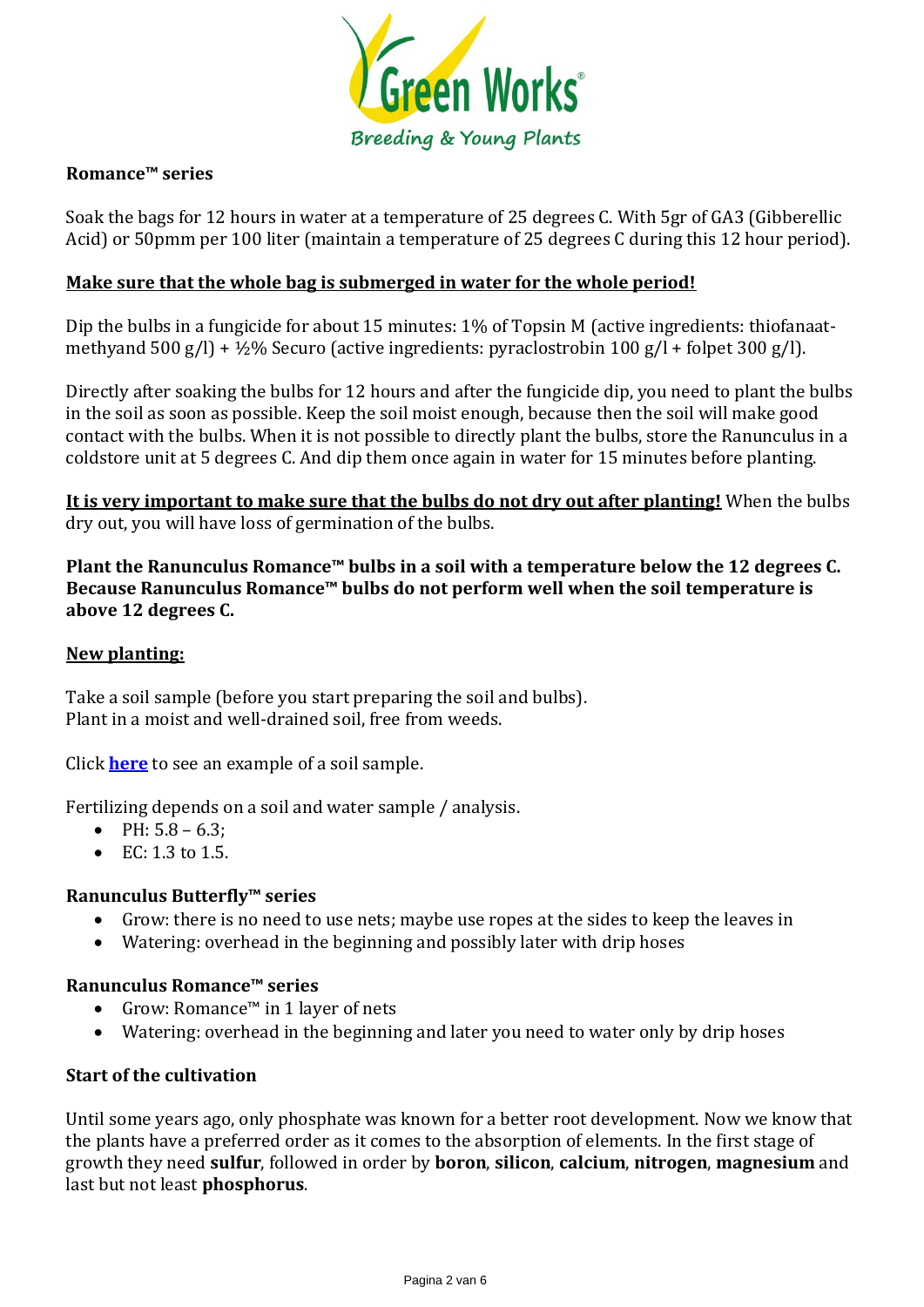

The availability of these elements – especially **boron**, **silicon** and **calcium** – are essential for a good start of the plants. If one of these elements is not (enough) available, the chain will be broken and the growing process might start slower or with more problems. Apply your fertilizer according to your soil sample.

# **Spacing**

**Ranunculus Butterfly:** planting in the soil, 30 cm apart from each other in the row, with 35 cm of space between the rows and with 3 rows per bed (9 bulbs per meter bed). **Ranunculus Romance:** planting in the soil, 20 cm apart from each other in the row, with 20 cm of space between the rows and with 4 rows per bed (20 bulbs per meter bed). **Planting depth:** approximately 1-2 cm of soil **on top** of the bulbs.

Plant the bulbs with the center of the bulb facing up and the end of the roots down. Be careful of not damaging the bulbs when planting. Give water after planting so the soil is slightly moist and encloses around the bulbs.

Top of the plant:



## **Very important, especially in the beginning of the crop, is to keep the soil moist at all times!**

In the first 2-4 weeks you will see your Ranunculus sprouting in the ground. Try to keep the air temperatures at night around 10-15 degrees C and as cool as possible during the day. When the plants have sprouted and are growing for about 4-5 weeks and if there is sufficient foliage on the bulbs, lower the temperature at night to as cool as possible (no frost). You can get the best quality Ranunculus when growing them as cool as possible.

You can grow Ranunculus as cool as 2-4 degrees C. If it is possible, then keep the sides of the greenhouse open. And keep it well enough ventilated during the night to prevent mildew.

Approximately 1 week after planting, drench the soil with a 'cocktail' so the rooting is easier:

- Risolex:
- Topsin M;
- Proplant/previcure or Ranman Top (active ingredient cyazofamide 160 g/l). Ranman Top works also against Phytium.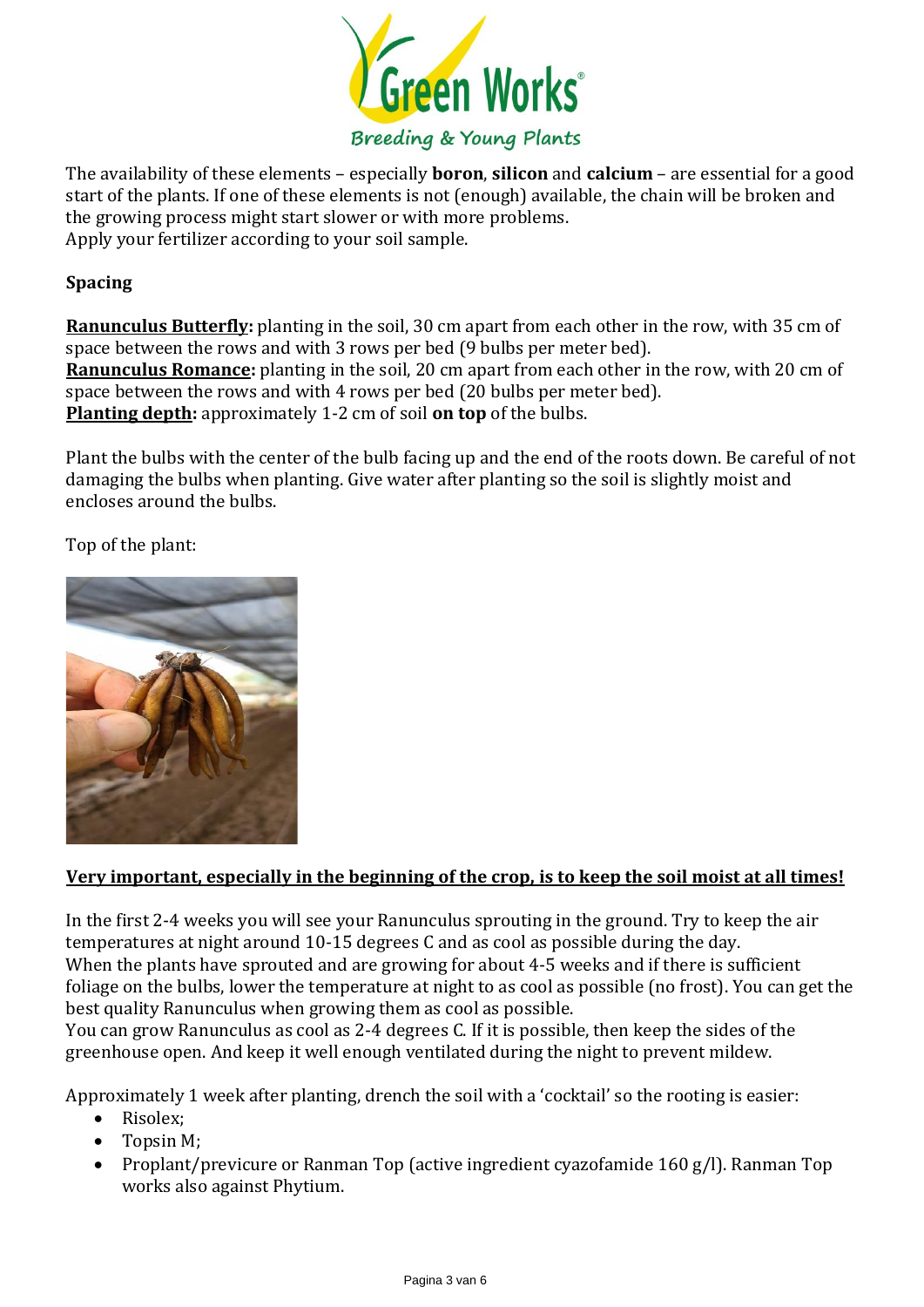

# **Day length:**

Ranunculus is a short day length plant. So make sure that you have no lights on at night in or around the greenhouse.

## **Diseases and insects:**

**Botrytis and Mildew:** spray with Flint, Ortiva or Switch (the only remedy that works curatively at low temperatures) and use leaf fertilizers + trace elements to make the leaves harder.

**Leaf spot:** spray preventive with Luna Privilege and use leaf fertilizers + trace elements to make the leaves harder. Because this disease is very contagious, it is important to spray preventively.



*Leaf spot disease*

**Xanthomonas:** round, purple-red spots, often with a yellow circle. Spray preventively with, for example, Serenade or Ranman Top. Use leaf fertilizers + trace elements to make the leaves harder.

**Erwina:** spray preventively with copper oxychloride.

**Do regular spotting in the greenhouse to check for:** Caterpillars, Aphids (Tepeki), Leaf Miners (Vertimec), Spider Mites, Thrips and Whiteflies. And spray when needed.



*Damage by caterpillars*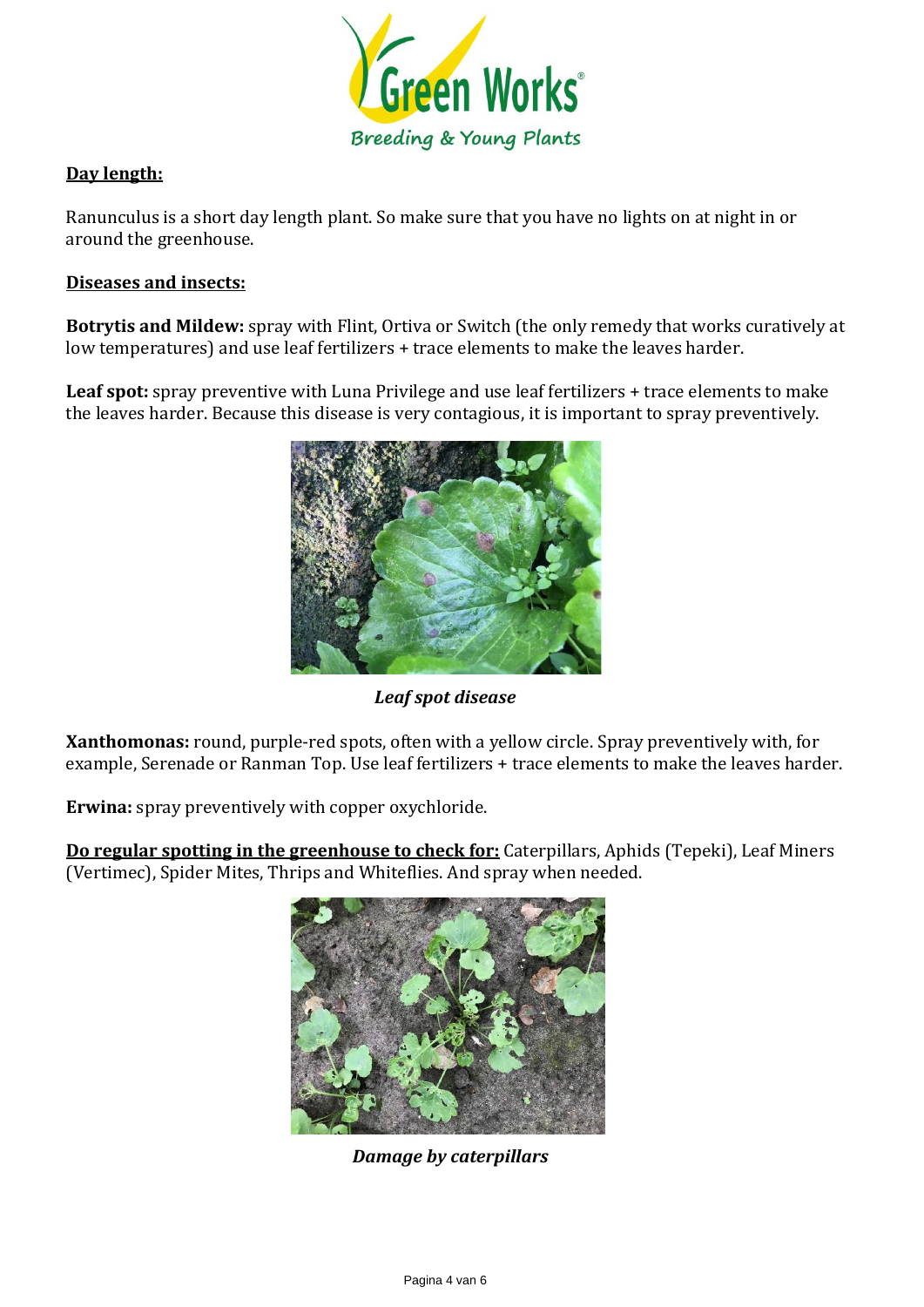

# **Dead leaf cells:**



The images above show a combination of moisture and low temperature. You can prevent this damage by using a fan for more air circulation.

#### **Flower harvest and treatment during harvest:**

Click on this link: [https://www.monarchflowers.nl/en/images/growing-videos](https://www.monarchflowers.nl/en/images/growing-videos/)

#### **Do not pull the stems from the bulb; always cut them with a knife!**

Cool the water buckets in a cooler the night before to have cold water in the harvesting buckets. When the flowers are cut early in the morning, place them in water as soon as possible at a temperature of 4 degrees C (even before bunching) and store them in a cooler. If the crop is harvested later during the day, the stem dries in and will absorb less water. That is why it is important to place them in water directly after cutting.

**Cutting stage Ranunculus Butterfly:** sometimes you could have an early stretched flower stem on the **very first** stem. This early first stem needs to be pinched to the other flowers (only pinch the top flower). This pinch is only on the very first flower stem. And when the flower stems develop into normal stems, start cutting when 2-3 flowers are showing color and when 1 flower is open. You can cut the stem at ground level.

**Cutting stage Ranunculus Romance**: let the flowers open and close for 3 days and then cut the flowers for maximum size (this gives you larger flowers and a longer vase life). Harvest the Ranunculus Romance flowers only early in the morning. You can cut the stem at ground level.

Add a Chlorine tablet of Florissant 520 into a bucket with water to be placed in the cooler.